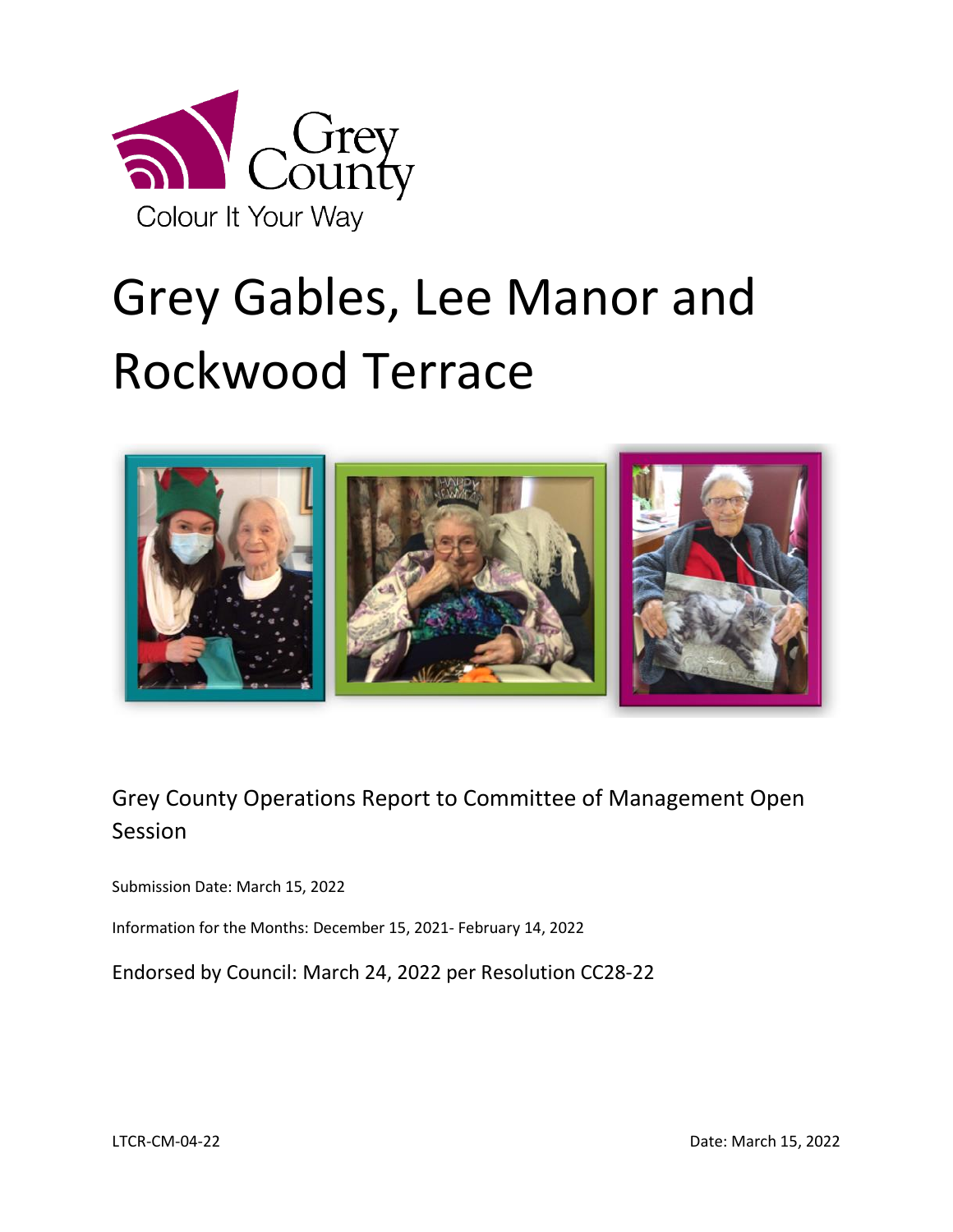# **Quality**

#### *Colour It Your Way -is it "Leading Based Practice", is it "Equitable & Reliable", does it "Colour It"?*

Publicly reported indicators/Survey Results

Q2 2021 (July – September 2021)

| Indicates Better than Ontario Average |
|---------------------------------------|
| Indicates Worse than Ontario Average  |

|                                                          | <b>Ontario</b><br>Average | <b>Grey Gables</b>            | <b>Lee Manor</b>              | <b>Rockwood</b><br><b>Terrace</b> |
|----------------------------------------------------------|---------------------------|-------------------------------|-------------------------------|-----------------------------------|
| Indicator                                                |                           | Q <sub>2</sub><br>Jul-Sept/21 | Q <sub>2</sub><br>Jul-Sept/21 | Q <sub>2</sub><br>Jul-Sept/21     |
| Improved or remained independent in mid-<br>loss ADL     | 29.1%                     | 21.5%                         | 37.0%                         | 38.9%                             |
| <b>Worsened ADL</b>                                      | 32.9%                     | 39.7%                         | 38.0%                         | 36.8%                             |
| Worsened mood from symptoms of<br>depression             | 21.3%                     | 31.2%                         | 29.2%                         | 34.8%                             |
| Taken antipsychotics without a diagnosis of<br>psychosis | 20.5%                     | 12.9%                         | 17.6%                         | 12.4%                             |
| Has fallen                                               | 16.1%                     | 14.3%                         | 18.3%                         | 15.4%                             |
| Worsened stage 2 to 4 pressure ulcer                     | 2.4%                      | 1.4%                          | 2.4%                          | 1.6%                              |
| Daily physical restraints                                | 2.7%                      | 0.5%                          | 1.0%                          | 0.9%                              |
| Has pain                                                 | 5.5%                      | 2.6%                          | 5.9%                          | 0.2%                              |
| Worsened pain                                            | 9.1%                      | 6.3%                          | 8.5%                          | 7.4%                              |

The Canadian Institute for Health Information has not released an update since the last report, data above was shared with the previous report.

As part of its plan to fix long-term care, the Ontario government has launched the new Long-Term Care [Homefinder.](https://www.ontario.ca/page/long-term-care-ontario) This new website and search tool provides prospective residents and their families with a one-stop-shop to find and compare long-term care homes across the province, along with other resources to help people make an informed choice when considering long-term care.

Each long-term care home has their own profile page with helpful information about waiting lists, staff vaccination rates, amenities, inspection reports, contact information and more. The new site also provides information that can help people make an informed choice when considering long term care and decide if long-term care is the best option for them and, if so, how to choose a home, apply, and move in.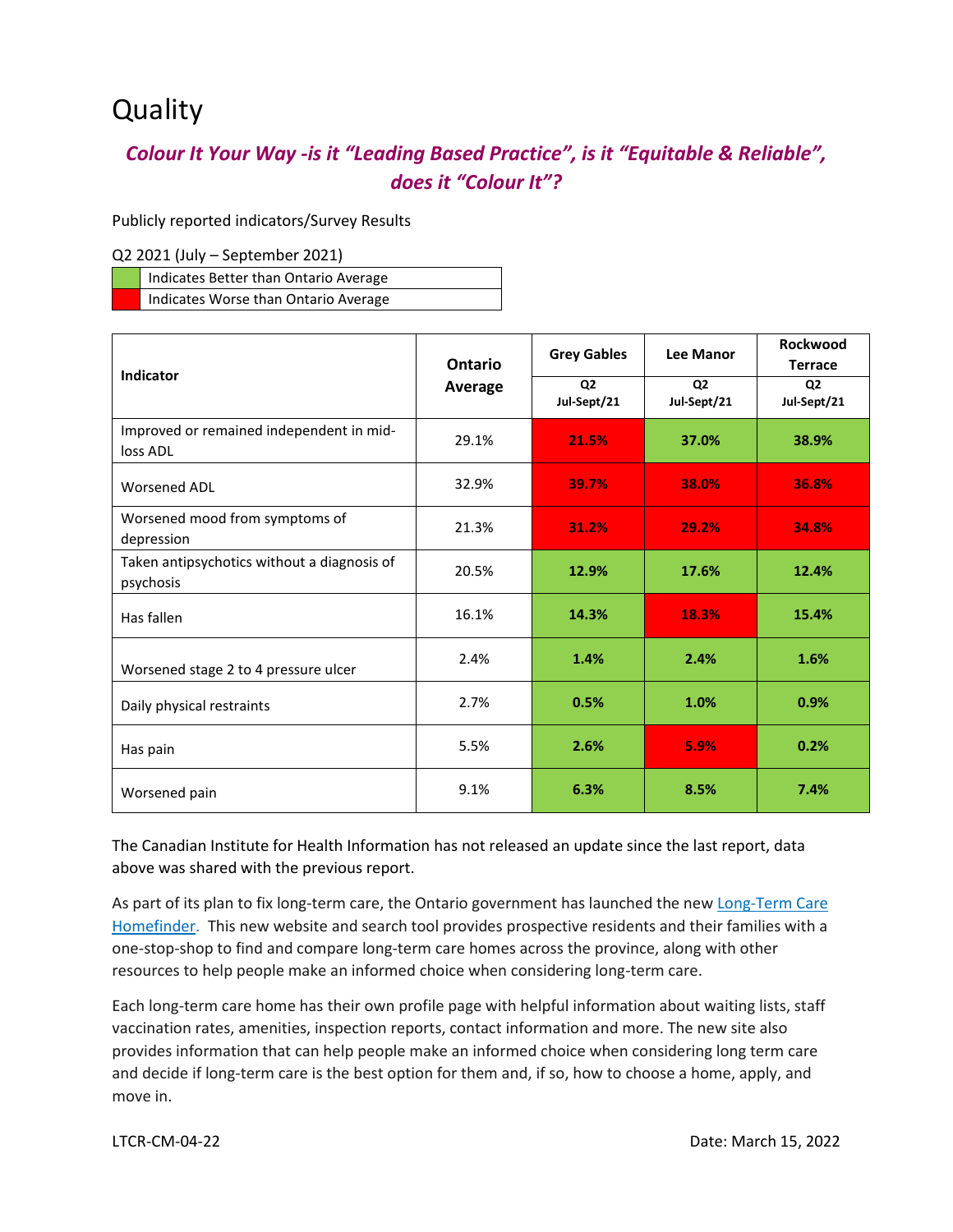- **•** [Grey Gables](https://www.ontario.ca/locations/longtermcare/homes/M606-grey-gables-home-for-the-aged)
- [Lee Manor](https://www.ontario.ca/locations/longtermcare/homes/M549-lee-manor-home)
- [Rockwood Terrace](https://www.ontario.ca/locations/longtermcare/homes/M570-rockwood-terrace-home-for-the-aged)

The Annual Resident and Family Experience Survey results for 2021 were received in January 2022. The survey results showed that on average 91% of residents and families were satisfied with the Quality of Care and would recommend the care communities to others.

Grey County Resident Experience Survey 2021 results for all three care communities:

The top words used by residents to describe the care communities are:

Good, caring, excellent, friendly, and comfortable

The top three areas of satisfaction are:

- Maintained room/surroundings
- Quality of nursing care
- Safe in surroundings

The top three areas for improvement are:

- Offering things to do
- Physiotherapy services
- Meals appealing/tasty

The teams at the care communities are currently reviewing the results and the information will be used in the development of the 2022/23 quality improvement plans.

The overall Grey County Resident and Family Experience Survey results:

- [Grey County Resident Experience Survey Results 2021](https://docs.grey.ca/share/page/site/long-term-care/document-details?nodeRef=workspace://SpacesStore/80f51365-2051-4cbd-9411-75c9329b8699)
- **[Grey County Family Experience Survey Results 2021](https://docs.grey.ca/share/public?nodeRef=workspace://SpacesStore/05d31f30-4023-4c9e-80cd-ac1960f47507)**

# Ministry of Long-Term Care (MOHLTC) Compliance Orders /Inspection Findings Summary

#### Grey Gables

Ministry of Long Term Care inspectors have not visited the care community during this reporting period.

#### Lee Manor

Ministry of Long Term Care Inspectors visited the care community on January  $26<sup>th</sup> - 31<sup>st</sup>$  and February 1<sup>st</sup>-4<sup>th</sup> to complete a Proactive Compliance Inspection.

One written notification and voluntary plan of correction was issued related to failure to ensure every window in the home that opens to the outdoors and is accessible to residents has a screen and cannot be opened more than 15 centimetres. The windows were immediately repaired and met the compliance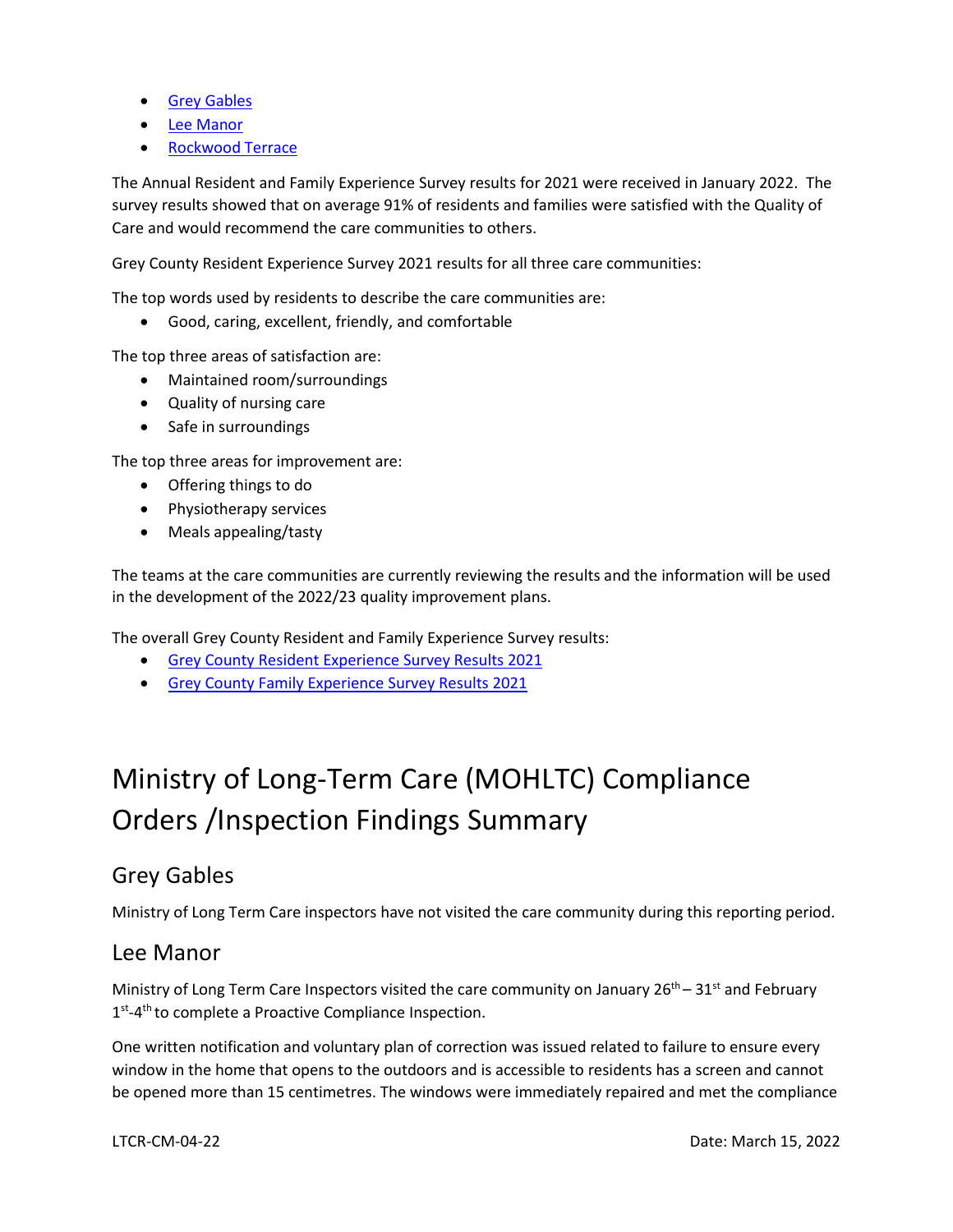standard prior to the completion of the inspection. Audits and preventative maintenance strategies have been put into place to ensure ongoing compliance.

[Lee Manor MLTC Proactive Compliance Inspection Report February 10 2022](http://publicreporting.ltchomes.net/en-ca/File.aspx?RecID=29224&FacilityID=20286)

#### Rockwood Terrace

Ministry of Long Term Care inspectors have not visited the care community during this reporting period.

# **Outbreaks**

#### Grey Gables

COVID 19 Outbreak was declared in "suspect" outbreak on January 5th and confirmed outbreak on January 9<sup>th</sup> of the whole home, but focus was on Maple Lane as most of the positive staff worked on that wing. No Residents were affected but 13 staff had tested positive for COVID 19 during the outbreak. Outbreak was declared over on January 22, 2022

COVID 19 Outbreak was declared on February 5<sup>th</sup> on Maple Lane with 3 Resident's testing positive. This outbreak was declared over on Feb 19<sup>th</sup> with a total of 6 positive Residents, 1 death of a Resident and 5 staff members but only 1 that met the case definition.

#### Lee Manor

Public Health declared four outbreaks at Lee Manor during the reporting period. We worked closely with the Outbreak Management Team including our partners from Public Health to monitor and manage each outbreak.

A respiratory outbreak on 2 South was declared on December  $27<sup>th</sup>$  which affected 11 residents and 4 staff. The 2 South Respiratory Outbreak was declared over on January 14<sup>th</sup>, no known agent was identified. A second respiratory outbreak was declared on 3 North January  $27<sup>th</sup>$  and concluded on February 14<sup>th</sup>. The strain identified was the seasonal coronavirus which affected 12 residents and 1 staff.

Lee Manor experienced two COVID outbreaks. One was declared on 3 South on January  $9<sup>th</sup>$  and was declared over on January 22<sup>nd</sup>. There were 2 residents and 2 staff affected. On January 25<sup>th</sup> a suspect COVID-19 outbreak was declared on 1 South and was confirmed on January 28<sup>th</sup>. The outbreak was declared over on February 8<sup>th</sup> and affected 8 residents and 3 staff.

#### Rockwood Terrace

Rockwood Terrace was in a respiratory outbreak from December 22, 2021, until February 11, 2022. The causative agent was COVID-19, and the Omicron and Delta variants were identified. A total of 27 residents and 9 team members became infected. There were no hospitalizations, however there were two residents who were infected with COVID-19 that died during the outbreak.

Numerous control measures were put in place including tray service for all residents and the setup of a COVID unit in the auditorium.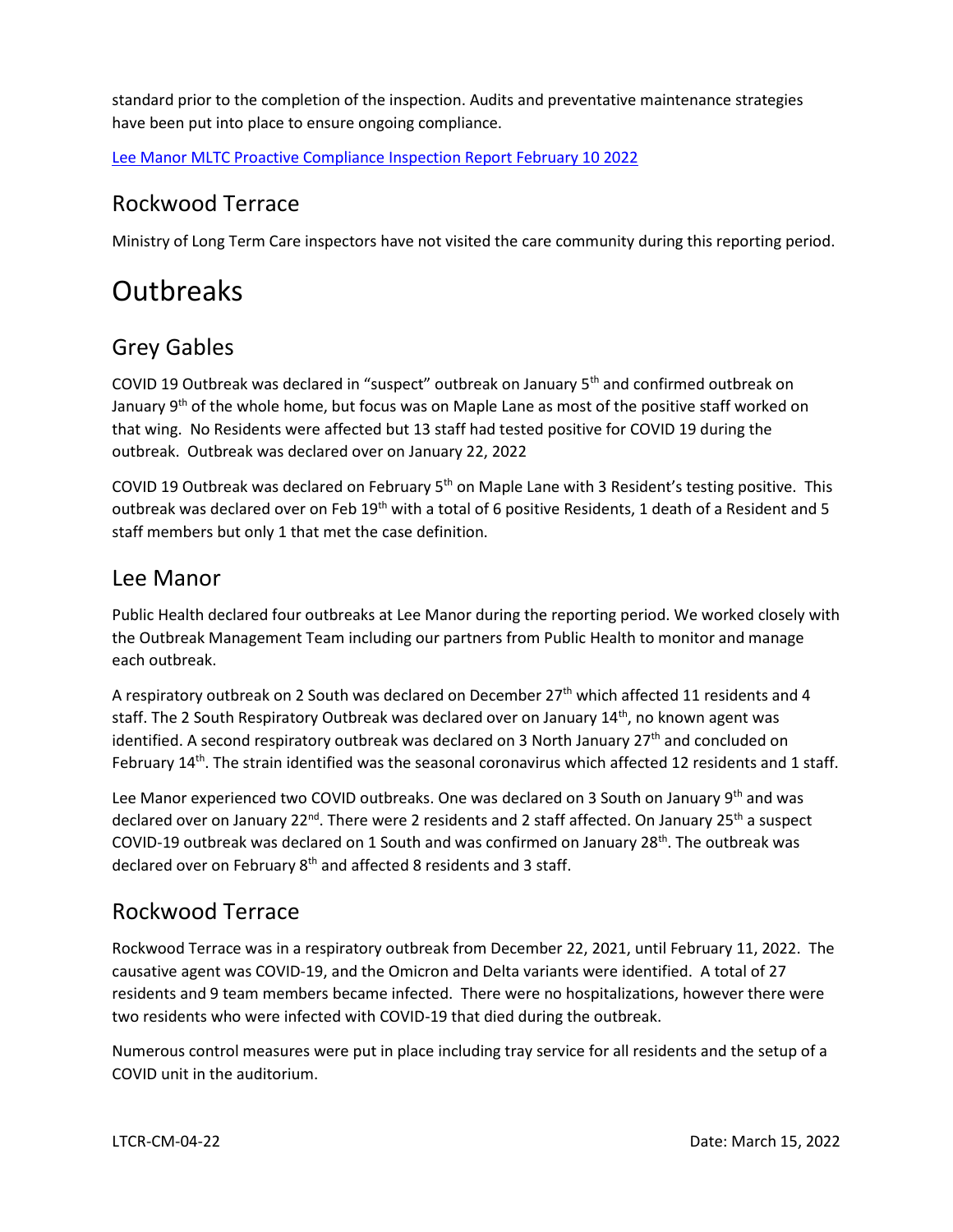# People

| December 15, 2021 -<br><b>February 14, 2022</b> | <b>Grey Gables</b> | <b>Lee Manor</b> | <b>Rockwood Terrace</b> |  |
|-------------------------------------------------|--------------------|------------------|-------------------------|--|
| Number of Interviews                            | 19                 | 13               | 12                      |  |
| Number of Staff Onboarded                       | 11                 | 8                | 6                       |  |
| Number of Retirements/ Resignations             |                    |                  | 11                      |  |
| Number of Student Placements                    |                    | 32               | 17                      |  |

Rockwood Terrace is pleased to report and celebrate that four team members who originally started as Care Support Assistants have since returned to school to obtain their PSW certificate and came back to work with us in the PSW role. There is also one additional CSA currently completing this process. While it was our hope that this ("growing our own") may be an outcome of implementing this new classification, it is very rewarding to see this come to fruition.

# Projects, Location Events and Other

#### Grey Gables

On December 15<sup>th</sup> residents enjoyed getting out on the bus for our Annual Christmas Light Tour to Owen Sound. December 25<sup>th</sup> saw the arrival of Santa and a present for everyone Christmas Morning.

It is not uncommon for Grey Gables to be supported by members of the community, but this holiday season was truly joyous. From donations of cards, letters, handmade art projects to fuzzy blankets and beautiful gifts of all shapes and sizes we are beyond grateful. Every Resident received homemade cards from school children and adults throughout the area. Numerous Christmas gifts were donated by individuals and community organizations to ensure no one felt isolated or alone this holiday season.

We welcomed in 2022 COVID style, but we didn't let that impact our ability to have some fun. Crazy hats, funky glasses and lots of laughs ushered in the brand-new year. We made taking down all the Christmas trees fun as well with an afternoon Forest Hunt.

What better way to kick off February than to have a Tie Dye Party. All the colours of the rainbow were available for Residents to enjoy colouring their very own "Colour It" T-shirt. And although Valentine's Day was very low key this year there was definitely lots of love in the air, and we certainly didn't miss the opportunity to celebrate the day of love with sweet treats and Valentines for everyone.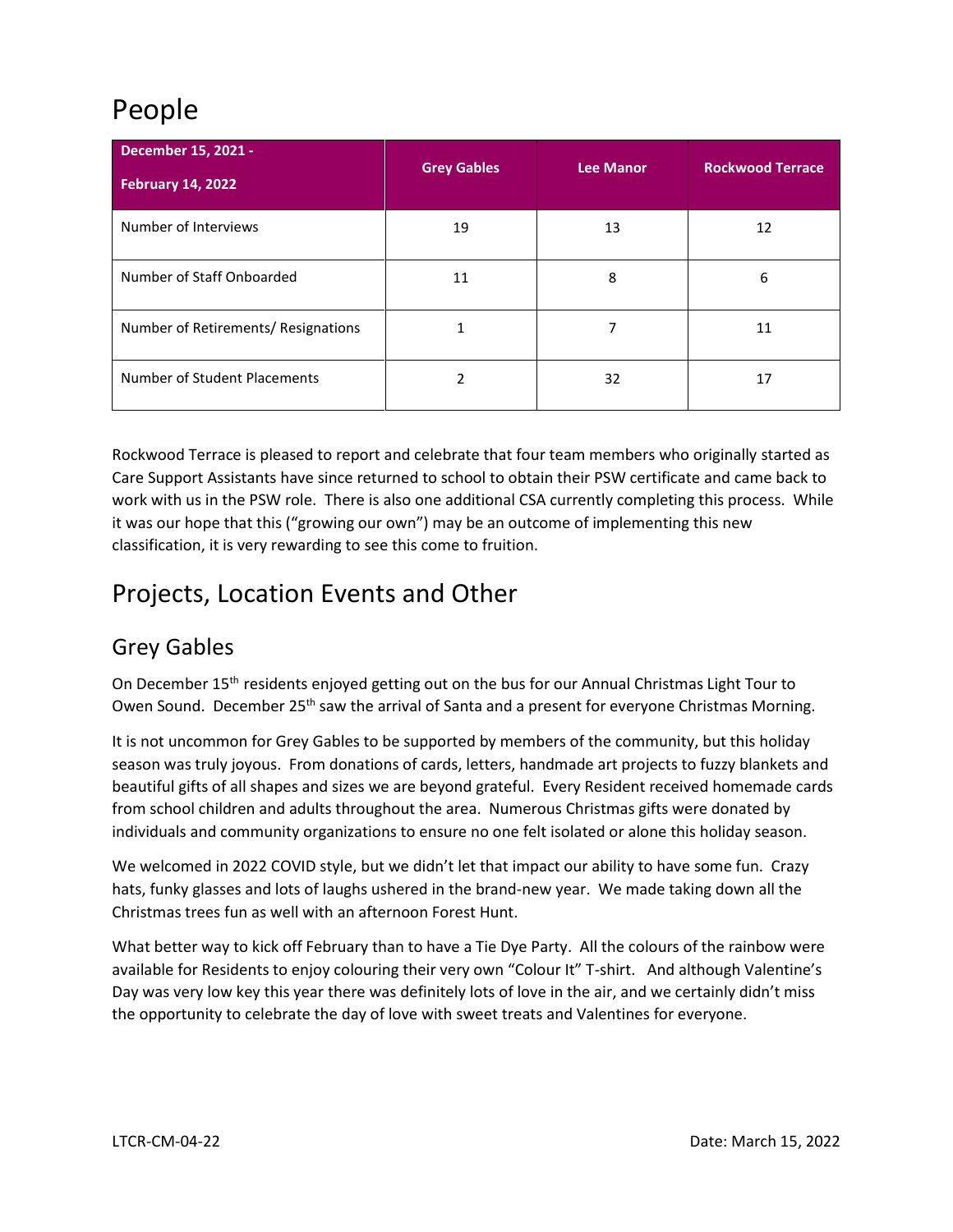#### Lee Manor

The residents of Lee Manor celebrated the holiday season with many festive activities including hot cocoa carts, Christmas crafts, and decorating gingerbread houses. Santa Claus made a special appearance on Christmas Eve, ensuring the magic of the season was felt by all. Residents spent Christmas day opening gifts from family, friends, as well as many donated from local groups and programs. The Dietary team served a lovely Christmas dinner complete with all the trimmings.

During the month of January, the home experienced outbreaks on three home areas. As a result, the Recreation department had to adapt to support the residents' recreation and leisure needs. Innovative strategies such as hallway programming, mobile carts, and virtual services were incorporated to support the residents' needs during the outbreaks.

The beginning of February saw many celebrations, including a Chinese dinner for Lunar New Year, a virtual broadcast of Wiarton Willie on Groundhog Day, and Olympic-themed activities in celebration of the Beijing 2022 Olympic Games. The residents also enjoyed various Valentine's Day activities including Love Song Karaoke, Name That Love Song, and of course arts and crafts.

#### Rockwood Terrace

Mid December we were enjoying lots of pre-Christmas activities such as Ugly Sweater Day, Christmas Bingo, a Merry Mocktail Social, Christmas Baking and some Christmas Themed Music Programs. We also had Worship Services with a few Community Churches, craft activities and some game programs. Unfortunately, on December 22<sup>nd</sup> Public Health declared a Covid-19 Outbreak which greatly impacted leisure activities in our Care Community.

Despite the outbreak and the unfortunate timing of it, the entire Team pulled together to make Christmas a special time. Team Members really stepped up to make sure the day was amazing despite the difficult challenges for our residents and their families. Residents raved about the delicious Christmas Dinner with all the trimmings, served right to their room. Santa's elves were busy handing out goodies and gifts from Santa's full sleigh.

New Year's Eve and New Year's Day festivities were also impacted but this didn't stop a few of our residents from staying up to see the clock strike midnight. The night staff made sure to have treats and pop on hand for the group of ladies that made it past midnight!

Throughout the holidays and during our Outbreak the Recreation Team were busy supporting lots of virtual visits. Families and residents are so happy to have this platform available to them. We are also thankful for our DCP program, as registered DCP's were still able to attend the home and support their loved ones during this time.

Since we were unable to host group programs during our outbreak residents were supported with independent leisure pursuits and one-to-one visits. Whether it was reading, puzzles, glamour time, manicures, going for walks, seeing the facility bird, getting outside, using the exercises bike, crafts, or grabbing a snack from the tuck shop we tried our best to keep everyone busy with meaningful activity.

One of our residents had a very special birthday early in January. Gerry celebrated her 100<sup>th</sup> birthday surrounded by lots of gifts, flowers, cards, and family. Her familiy had some special plans to mark this amazing milestone but unfortunatley our outbreak and current pandemic restrictions prevented these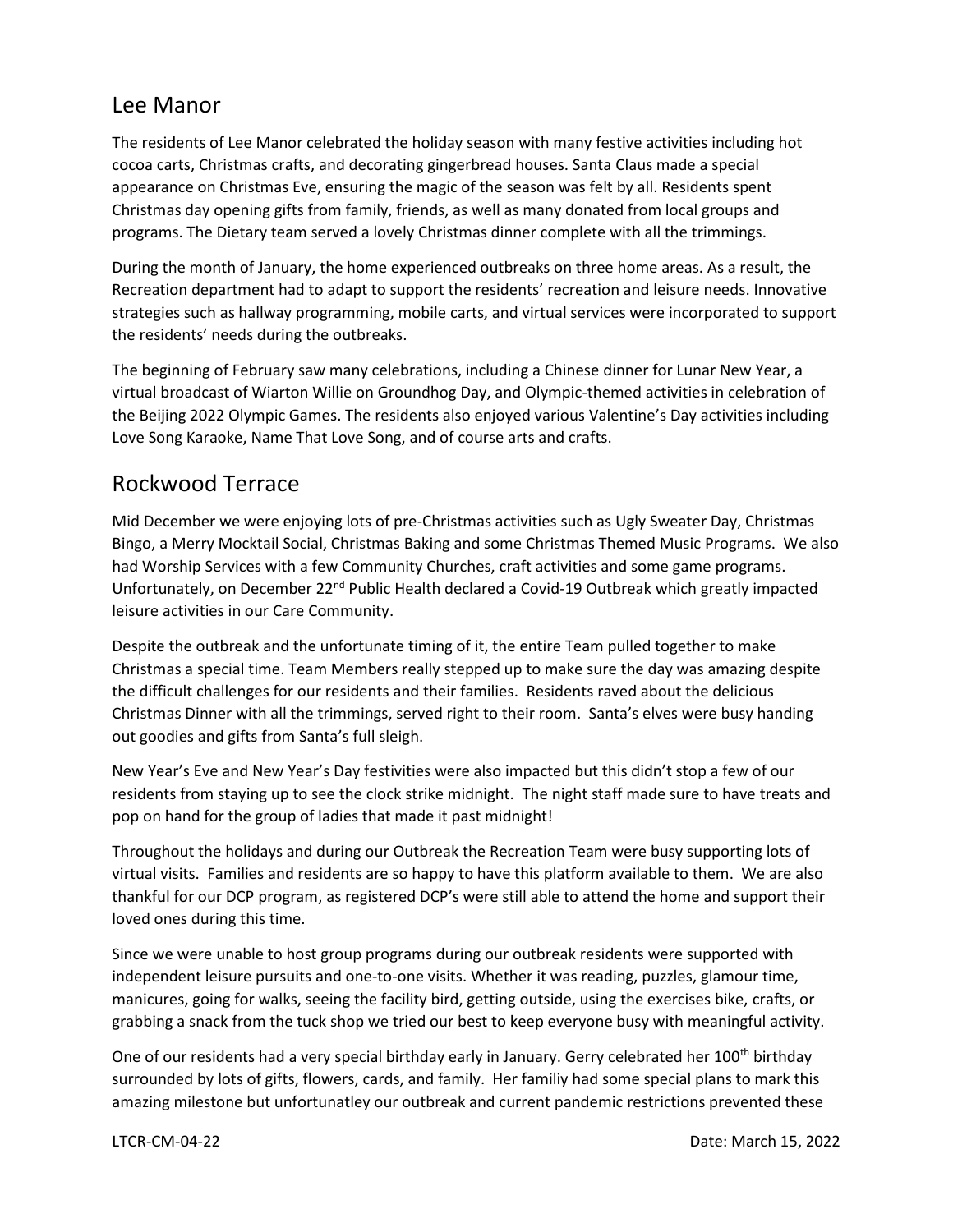plans from happening. Gerry did get to enjoy a visit with her daugher and son in law, had her door specially decorated by the Recreation Team, enjoyed a virtual visit with her sister who is in her 90's as well as lots of well wishes from co-residents and team members. Happy Birthday Gerry!

### **Occupancy**

|                               | <b>Grey Gables</b> |                        | <b>Lee Manor</b> |                               | <b>Rockwood Terrace</b> |                        |
|-------------------------------|--------------------|------------------------|------------------|-------------------------------|-------------------------|------------------------|
| 2021 Occupancy<br><b>Data</b> | Jan-Feb/22         | Year to<br><b>Date</b> | Jan-Feb/22       | <b>Year to</b><br><b>Date</b> | Jan-Feb/22              | Year to<br><b>Date</b> |
| Occupancy                     | 91.5               | 91.5                   | 94               | 94                            | 93.93                   | 93.93                  |
| Move-Ins                      | 6                  | 6                      | 3                | 3                             | 1                       |                        |
| <b>Discharges</b>             | 9                  | 9                      | 11               | 11                            | 7                       |                        |

#### Health System Partners (i.e. Ministry of Labour, Public Health, Fire)

#### Grey Gables

Grey Gables had their annual fire inspection that was held on December 22, 2021. Public Health IPAC nurse also attended the care community twice during this reporting period to do an IPAC audits during both of the outbreaks.

#### Lee Manor

Public Health conducted both an onsite and a virtual IPAC assessment in follow-up to Lee Manor's outbreak status during the reporting period.

#### Rockwood Terrace

Public Health completed two Infection Prevention and Control inspections during the reporting period as required during outbreak (December 23, 2021, and January 31, 2022). All recommendations were reviewed and addressed.

Environmental (i.e., Emergency Preparedness, Occupational Health and Safety)

#### Grey Gables

Monthly fire drills were held as per legislation.

#### Lee Manor

Monthly fire drills were held as per legislation.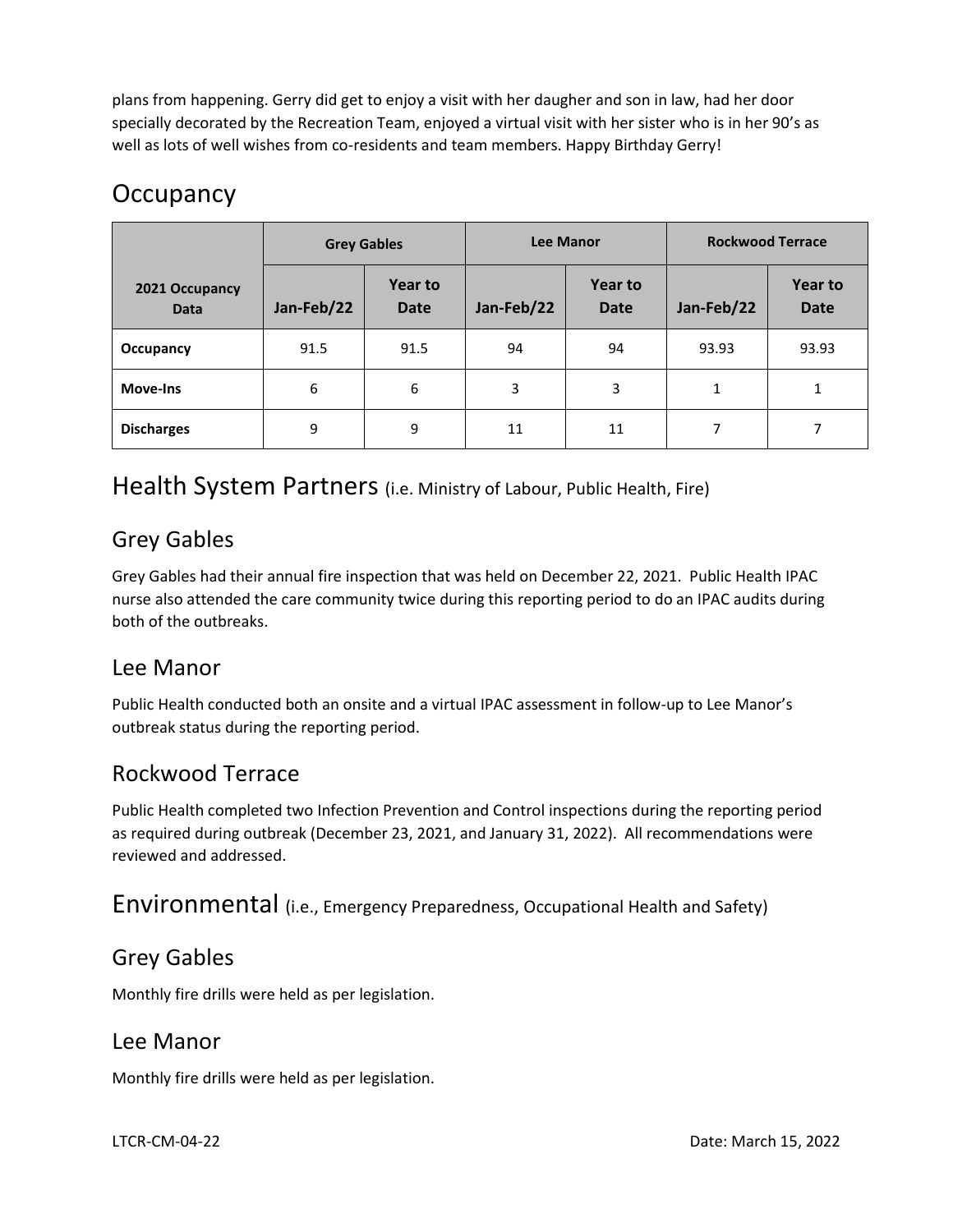The Electrical Safety Authority conducted an annual inspection, no areas of non-compliance were issued.

#### Rockwood Terrace

Monthly fire drills were held as per legislation.

#### Care Community Risks

| Type of Risk                                   | <b>Grey Gables</b> | Lee:<br><b>Manor</b> | <b>Rockwood</b><br>Terrace |
|------------------------------------------------|--------------------|----------------------|----------------------------|
| Includes complaints, Health and Safety & Legal |                    |                      |                            |

Five items noted above have been addressed and resolved, with one currently being addressed by the leadership team.

# Written Complaints Summary

#### Grey Gables

No written complaints received during this reporting period.

#### Lee Manor

No written complaints were received during this reporting period.

#### Rockwood Terrace

Three written complaints were received during this reporting period. Two were related to professionalism and communications and one was related to various care concerns.

## Compliments/ Colour It Story

#### Grey Gables

The home received letters from two families, expressing the gratitude and appreciation to the staff at Grey Gables. Their words noted the kindness, and care their mother received. The families also noted that the staff made their mother feel welcomed and safe. Even though these are trying times, staff always put a smile on their mother's face, and they are grateful she was at Grey Gables.

#### Lee Manor

During the Covid-19 outbreaks, Lee Manor recognized the increased importance of attending to the emotional well-being of the residents, staff, and Designated Care Partners (DCPs). Many strategies were